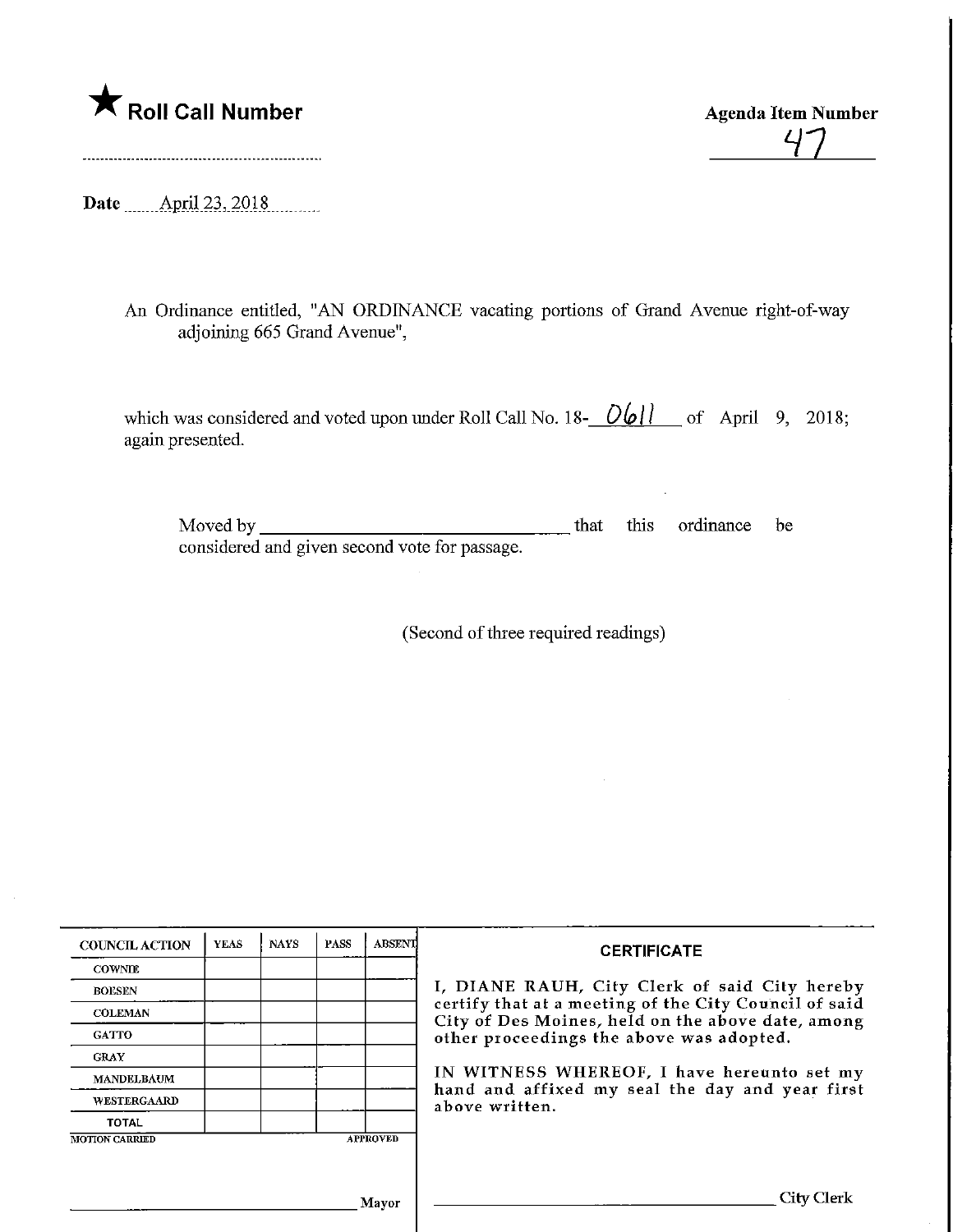$\frac{1}{\sqrt{2}}$ 

Prepared by: Lisa A. Wieland, Assistant City Attorney, 400 Robert D. Ray Drive. Des Moines, Iowa 50309 (515) 283-4124.<br>Return to: City Clerk's Office, 400 Robert D. Ray Drive, Des Moines, Iowa 50309

## ORDINANCE NO.

AN ORDINANCE vacating portions of Grand Avenue right-of-way adjoining 665 Grand Avenue.

WHEREAS, all prior requirements of law pertaining to the vacation of public right-of-way have been fully observed; and

WHEREAS, it is desirable that the public right-of-way herein described be vacated;

NOW, THEREFORE, BE IT ORDAINED by the City Council of the City of Des Moines, Iowa:

Sec. 1. That portions of Grand Avenue right-of-way adjoining 665 Grand Avenue, more specifically described as follows, be and is hereby vacated:

A PART OF LOT 1 OF THE OFFICIAL PLAT OF LOTS 4 & 5 BLOCK E GRIMMEL'S ADDITION, AN OFFICIAL PLAT NOW INCLUDED IN AND FORMING A PART OF THE CITY OF DES MOINES, POLK COUNTY, IOWA AND DESCRIBED AS FOLLOWS:

COMMENCING AT THE SOUTHEAST CORNER OF SAID LOT 1, BLOCK E; THENCE NORTH 15°D21'23" WEST ALONG THE EASTERLY LINE OF SAID LOT 1, A DISTANCE OF 7.00 FEET TO THE NORTH LINE OF THE SOUTH 7.00 FEET OF SAID LOT 1; THENCE SOUTH 74°d12'27" WEST ALONG SAID NORTH LINE, . 34.47 FEET TO THE POINT OF BEGINNING; THENCE SOUTH 15°D47'33" EAST, 6.25 FEET; THENCE SOUTH 74°d12'27" WEST, 21.00 FEET; THENCE NORTH 15°d47'33" WEST, 6.25 FEET TO SAID NORTH LINE; THENCE NORTH 74°d12'27" EAST ALONG SAID NORTH LINE, 21.00 FEET TO THE POINT OF BEGINNING AND CONTAINING 131 S.F. WHICH IS BELOW A PLANE ELEVATION OF 50.30 FEET CITY DATUM AND WHICH IS ABOVE A PLAN ELEVATION OF 48.30 FEET CITY DATUM, CURRENT GROUND ELEVATION 41.30 FEET;

**AND** 

A PART OF LOT 1 OF THE OFFICIAL PLAT OF LOTS 4 & 5 BLOCK E GRIMMEL'S ADDITION, AN OFFICIAL PLAT NOW INCLUDED IN AND FORMING A PART OF THE CITY OF DES MOINES, POLK COUNTY, IOWA AND DESCRIBED AS **FOLLOWS:**